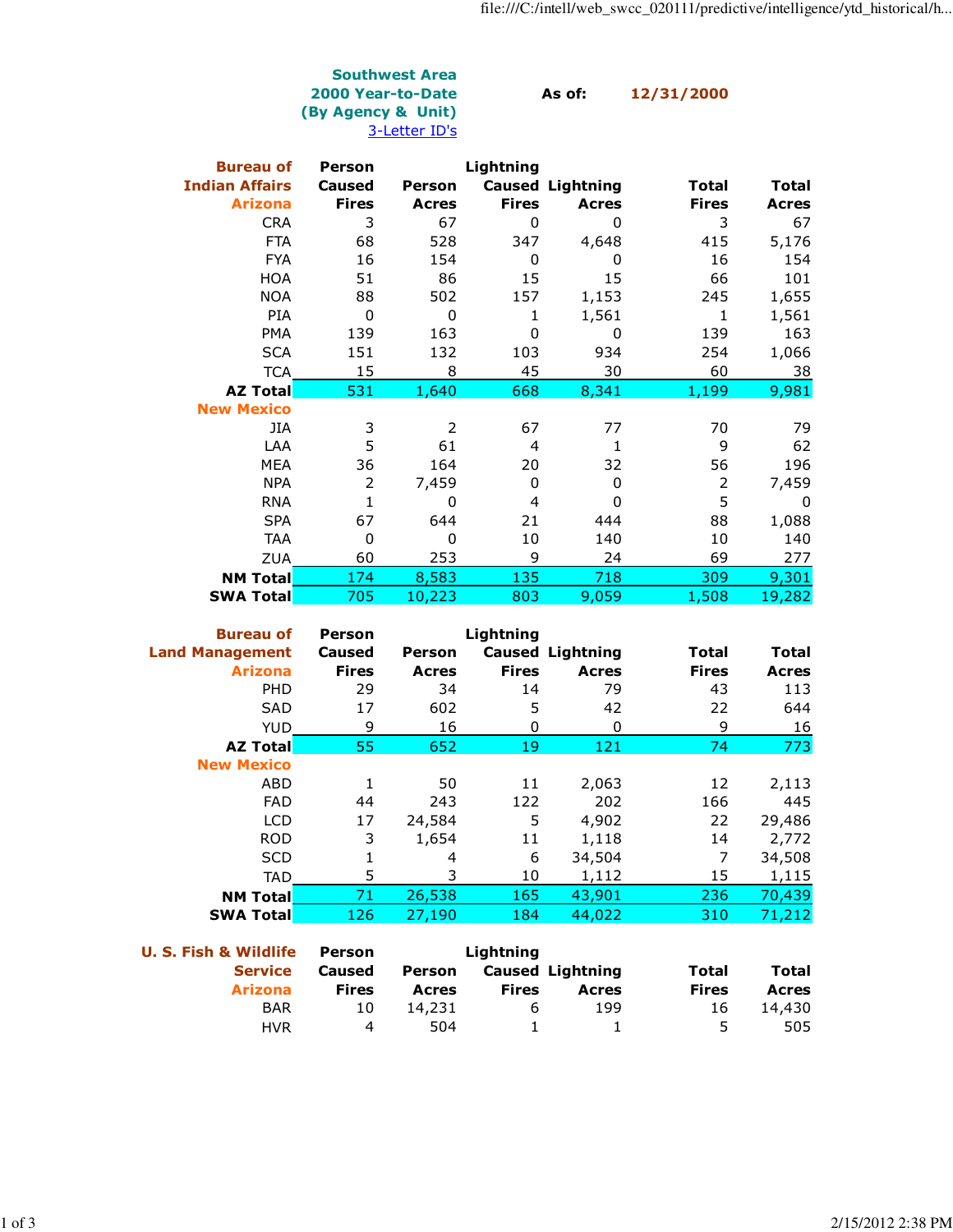|                              |                   |                   |                  |                         | file:///C:/intell/web_swcc_020111/predictive/intellige |              |
|------------------------------|-------------------|-------------------|------------------|-------------------------|--------------------------------------------------------|--------------|
| <b>AZ Total</b>              | 14                | 14,735            | 7                | 200                     | 21                                                     | 14,935       |
| <b>New Mexico</b>            |                   |                   |                  |                         |                                                        |              |
| <b>BDR</b>                   | 1                 | 67                | 0                | 0                       | 1                                                      | 67           |
| <b>BTR</b>                   | 2                 | 1,090             | 0                | 0                       | 2                                                      | 1,090        |
| <b>NM Total</b>              | 3                 | 1,157             | $\overline{0}$   | 0                       | 3                                                      | 1,157        |
| <b>TEXAS</b>                 |                   |                   |                  |                         |                                                        |              |
| <b>MLR</b>                   | 0                 | 0                 | 0                | 0                       | 0                                                      | 0            |
| <b>TX Total</b>              | $\mathbf{0}$      | $\overline{0}$    | $\mathbf 0$      | $\mathbf{0}$            | $\overline{0}$                                         | 0            |
| <b>SWA Total</b>             | 17                | 15,892            | $\overline{7}$   | 200                     | 24                                                     | 16,092       |
|                              |                   |                   |                  |                         |                                                        |              |
| <b>National Park</b>         | <b>Person</b>     |                   | Lightning        |                         |                                                        |              |
| <b>Service</b>               | <b>Caused</b>     | Person            |                  | <b>Caused Lightning</b> | <b>Total</b>                                           | <b>Total</b> |
| <b>Arizona</b>               | <b>Fires</b>      | <b>Acres</b>      | <b>Fires</b>     | <b>Acres</b>            | <b>Fires</b>                                           | <b>Acres</b> |
| <b>CHP</b>                   |                   |                   |                  |                         |                                                        |              |
| <b>COP</b>                   | 0<br>$\mathbf{1}$ | 0<br>$\mathbf{1}$ | 0<br>0           | 0<br>0                  | 0<br>$\mathbf{1}$                                      | 0<br>1       |
| GCP                          | 3                 | 7,513             | 10               | 41                      | 13                                                     | 7,554        |
| SAP                          | $\mathbf 0$       | 0                 | 13               | 123                     | 13                                                     | 123          |
| <b>TOP</b>                   | 0                 | 0                 | $\overline{2}$   | 0                       | $\overline{2}$                                         | 0            |
| <b>WUP</b>                   | 0                 | $\mathbf 0$       | $\mathbf{1}$     | 50                      | $\mathbf 1$                                            | 50           |
| <b>AZ Total</b>              | $\overline{4}$    | 7,514             | 26               | 214                     | 30                                                     | 7,728        |
| <b>New Mexico</b>            |                   |                   |                  |                         |                                                        |              |
| <b>BAP</b>                   | 1                 | 1,350             | 5                | 11                      | 6                                                      | 1,361        |
| <b>CCP</b>                   | $\mathbf{1}$      | 1                 | $\mathbf 0$      | 0                       | $\mathbf 1$                                            | 1            |
| <b>ELP</b>                   | $\mathbf{1}$      | 0                 | $\boldsymbol{0}$ | 0                       | $\mathbf{1}$                                           | 0            |
| EMP                          | $\mathbf 1$       | 0                 | 28               | 2,217                   | 29                                                     | 2,217        |
| PEP                          | 0                 | 0                 | $\overline{2}$   | 4                       | $\mathbf 2$                                            | 4            |
| <b>NM Total</b>              | $\overline{4}$    | 1,351             | 35               | 2,232                   | 39                                                     | 3,583        |
| <b>W.Texas</b>               |                   |                   |                  |                         |                                                        |              |
| <b>BBP</b>                   | 4                 | 33                | 7                | 5                       | 11                                                     | 38           |
| CHP                          | $\mathbf{1}$      | $\mathbf{1}$      | $\mathbf 0$      | 0                       | $\mathbf 1$                                            | 1            |
| <b>GUP</b>                   | 0                 | 0                 | $\overline{2}$   | 0                       | $\overline{2}$                                         | 0            |
| LAP                          | 4                 | 23                | $\mathbf{1}$     | 30                      | 5                                                      | 53           |
| <b>W. TX Total</b>           | 9                 | 57                | 10               | 35                      | 19                                                     | 92           |
| <b>SWA Total</b>             | 17                | 8,922             | 71               | 2,481                   | 88                                                     | 11,403       |
| <b>Tribes</b>                |                   |                   |                  |                         |                                                        |              |
| <b>Arizona</b><br><b>TOT</b> |                   |                   |                  |                         |                                                        |              |
| <b>AZ Total</b>              | $\overline{0}$    | $\overline{0}$    | $\overline{0}$   | $\mathbf{0}$            | $\overline{0}$                                         | 0            |
|                              |                   |                   |                  |                         |                                                        |              |

| <b>Person</b> |               |              |              |                         |              |
|---------------|---------------|--------------|--------------|-------------------------|--------------|
| Caused        | <b>Person</b> |              |              | Total                   | Total        |
| <b>Fires</b>  | <b>Acres</b>  | <b>Fires</b> | <b>Acres</b> | <b>Fires</b>            | <b>Acres</b> |
| 372           | 4,123         | 81           | 2,779        | 453                     | 6,902        |
| 372           | 4,123         | 81           | 2,779        | 453                     | 6,902        |
| 54<br>32      | 196<br>1,093  | 39<br>22     | 18<br>4,436  | 93<br>54                | 214<br>5,529 |
| 86            | 17,835        | 47           | 43,216       | 133                     | 61,051       |
|               |               |              | Lightning    | <b>Caused Lightning</b> |              |